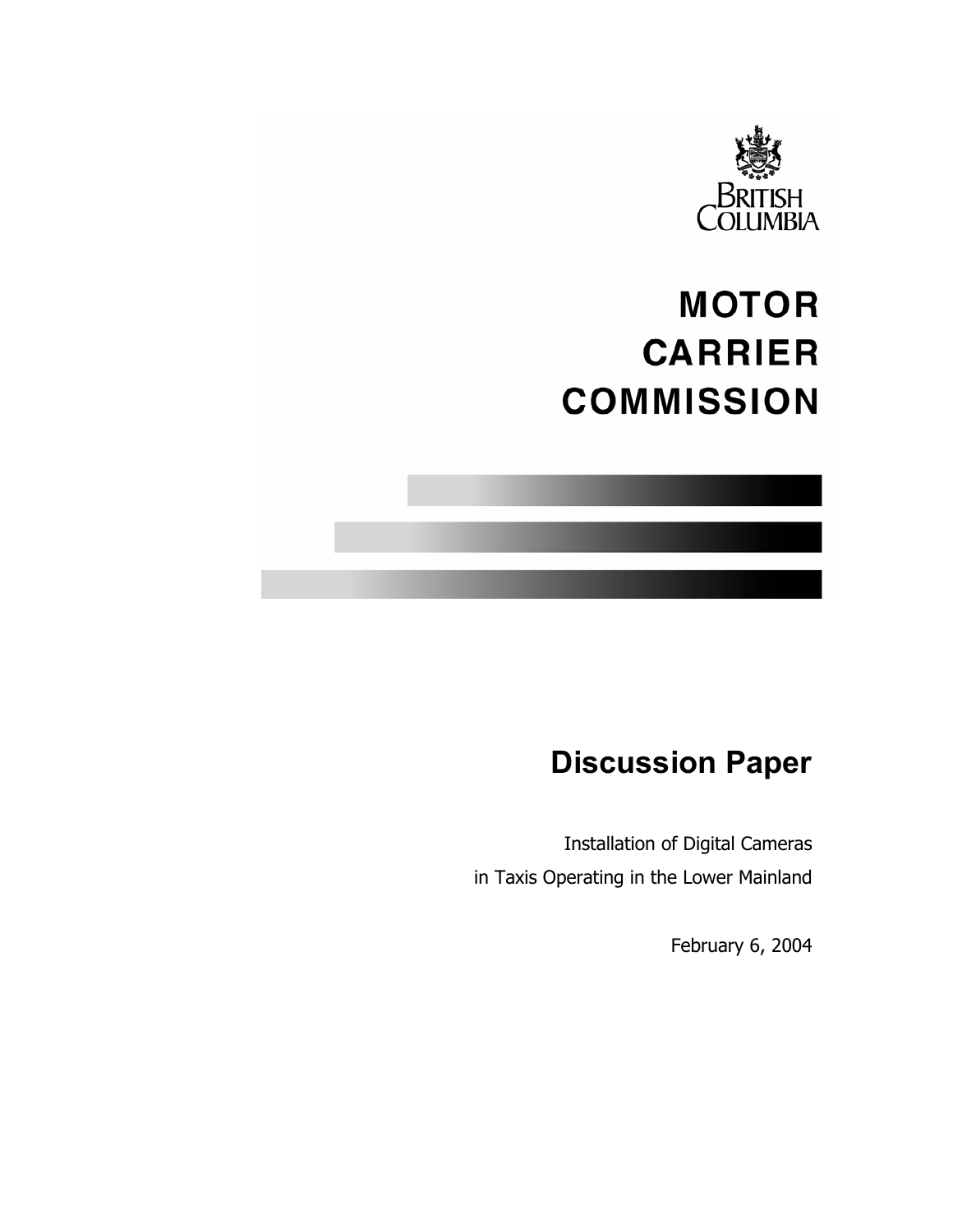## **Discussion Paper**

# **Installation of Digital Cameras in Taxis Operating in the Lower Mainland February 6, 2004**

## **Contents**

| A. Introduction                                           | 1              |
|-----------------------------------------------------------|----------------|
| Taxi Camera Plan                                          | 1              |
| <b>Invitation for Public Comment</b>                      | 1              |
| <b>B. Background</b>                                      | 3              |
| <b>Taxi Drivers at Risk</b>                               | 3              |
| Safety Programs in Other Jurisdictions                    | 6              |
| <b>Effectiveness of Taxi Cameras</b>                      | $\overline{7}$ |
| <b>Alternatives and Their Success</b>                     | $\overline{7}$ |
| Privacy                                                   | 9              |
| Consultations                                             | 10             |
| C. Taxi Camera Installation Plan                          | 12             |
| <b>Important Factors</b>                                  | 12             |
| <b>Installation Plan</b>                                  | 13             |
| <b>D. Conclusion</b>                                      | 16             |
| Appendix A: Licensed Taxi Companies in the Lower Mainland | 17             |
| <b>Appendix B:</b> Draft Camera System Specifications     | 18             |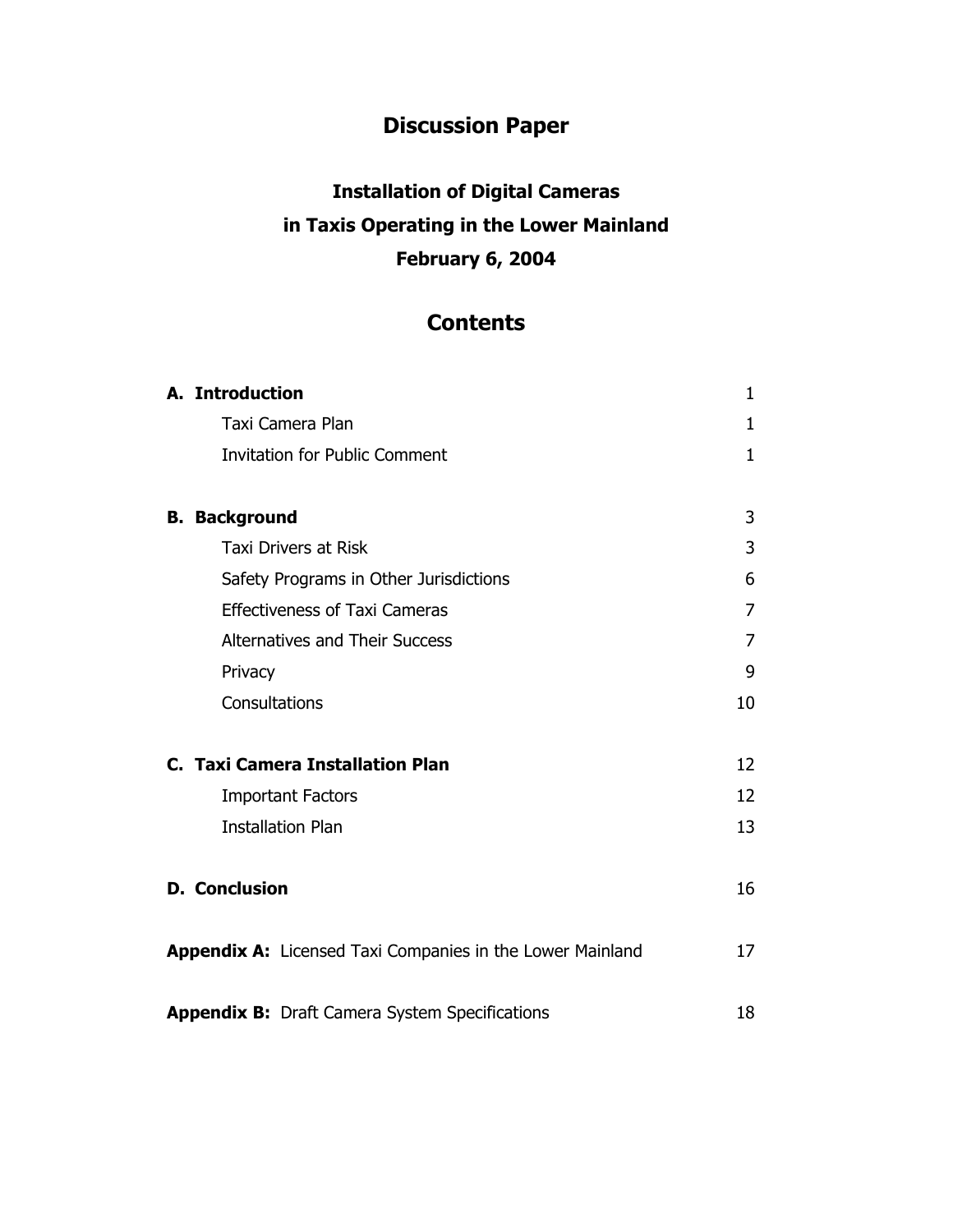## **Discussion Paper**

# **Installation of Digital Cameras in Taxis Operating in the Lower Mainland February 6, 2004**

## **A. Introduction**

Taxi driver safety is a significant concern to the industry, law enforcement and the Motor Carrier Commission. The Commission has been working with industry to address this issue. The Commission, along with the industry, has concluded that the installation of cameras in taxis operating in the Lower Mainland is an effective way to reduce criminal acts committed against taxi drivers.

#### **Taxi Camera Plan**

This discussion paper summarizes the work and planning done to date. It includes the risks of driving a taxi in the Lower Mainland, past work and consultations to address the problem, and details of the Commission's plan for having taxi cameras installed in the Lower Mainland. This plan affects the 27 taxi companies that are listed in appendix A. It is an initiative that, after an assessment and where sufficient rationale and demand exists, could be expanded to other cities or regions of British Columbia.

#### **Invitation for Public Comment**

Before implementation, the Commission is seeking broader input from the public on its plans to have taxi cameras installed in Lower Mainland taxis. In particular, it is seeking input from individual taxi drivers and people who use taxis for transportation. The main objective of the taxi camera plan is to reduce crimes against taxi drivers. The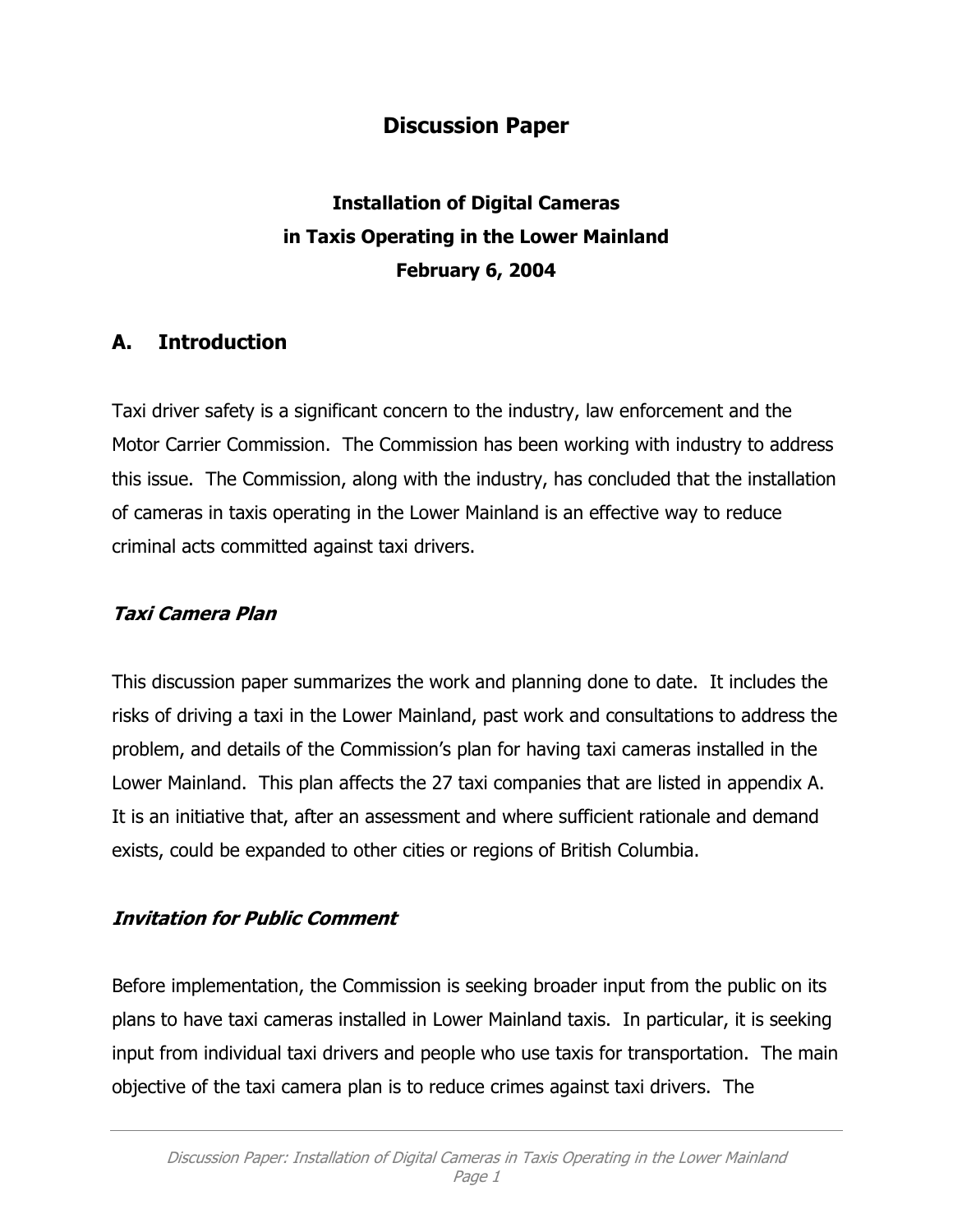Commission is seeking comment on the design of its plan to maximize the effectiveness of taxi cameras and to enable advance consideration of issues and concerns before the plan is finalized and implemented.

Submissions must be received by **February 20, 2004,** by email at [motorcarriercommission@gems8.gov.bc.ca](mailto:motorcarriercommission@gems8.gov.bc.ca) or by mail addressed to:

Motor Carrier Commission PO Box 9850 STN PROV GOVT Victoria BC V8W 9T5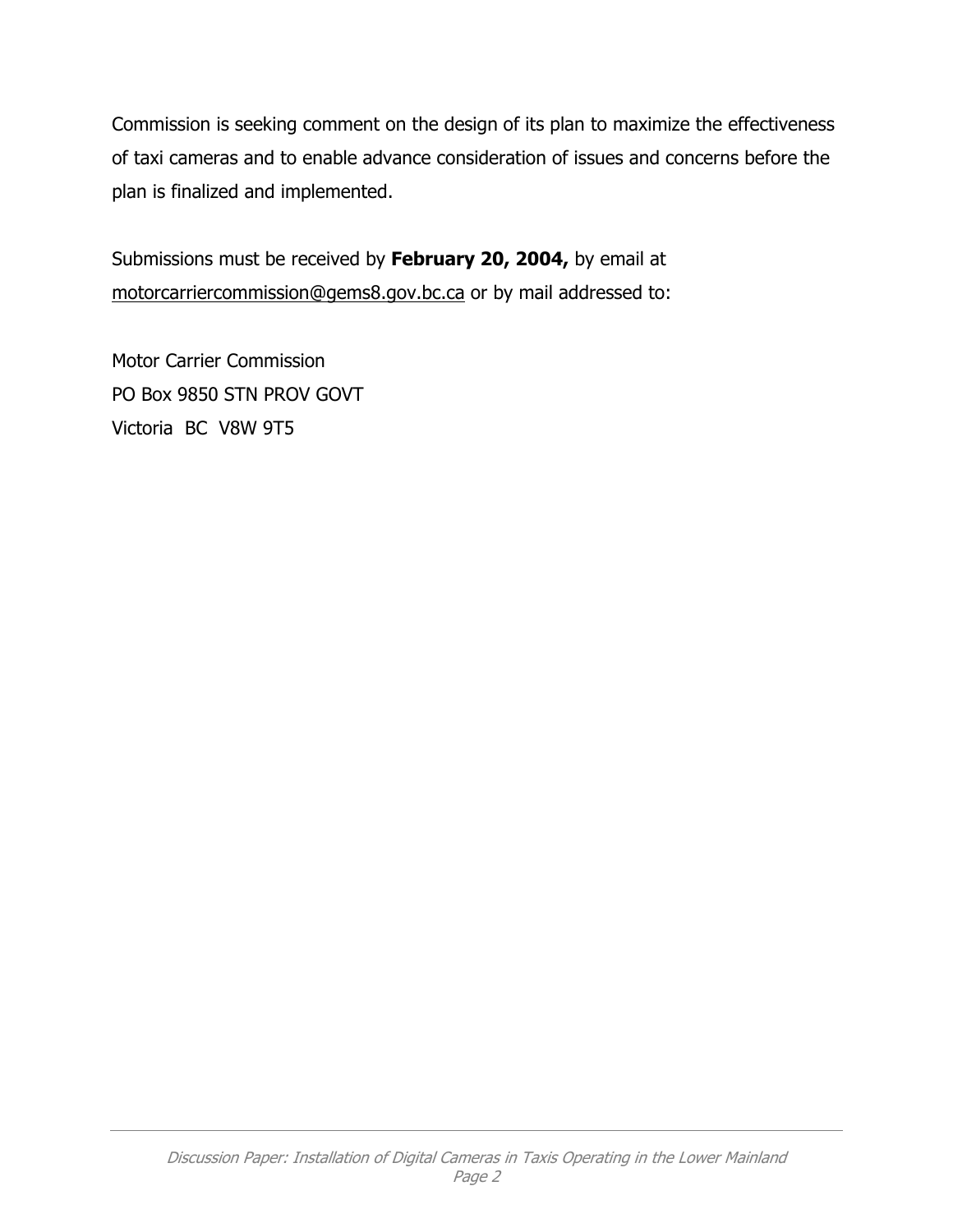#### **B. Background**

The Motor Carrier Commission of British Columbia licences and regulates commercial passenger transportation services, including taxis, in accordance with the objectives set out in section 39 of the Motor Carrier Act:

- a) promoting adequate and efficient service and reasonable and just charges for it
- b) promoting safety on the public highways, and
- c) fostering sound economic conditions in the transportation business in British Columbia.

#### **Taxi Drivers at Risk**

 $\overline{a}$ 

Driver safety is a significant issue in the taxi industry. The "Study of the Taxi Industry in BC" states $^1$  $^1$ :

One striking result of the responses to our questionnaire was the extraordinarily high percentage of drivers who reported that they have been victims of violence while driving their taxis. This was a finding that was consistent among both rural and urban drivers. The violence ranged from pushing, shoving, and punching, to severe beatings, armed robbery and stabbings. Many Lower Mainland drivers referred to the recent stabbing death in Vancouver of one of their colleagues. This is clearly a source of great anxiety for drivers, and clearly has an impact on both the quality of service and financial implications for the industry. It is difficult to attract and retain trained and qualified employees in an industry where violence is a routine feature of the workplace.

The Lanyon Committee, in its Study of the Taxi Industry, made the following recommendations regarding driver safety:

<span id="page-4-0"></span> $^1$  This is a 1999 report from a study panel chaired by Stan Lanyon, QC and commissioned by the (then) Ministry of Transportation.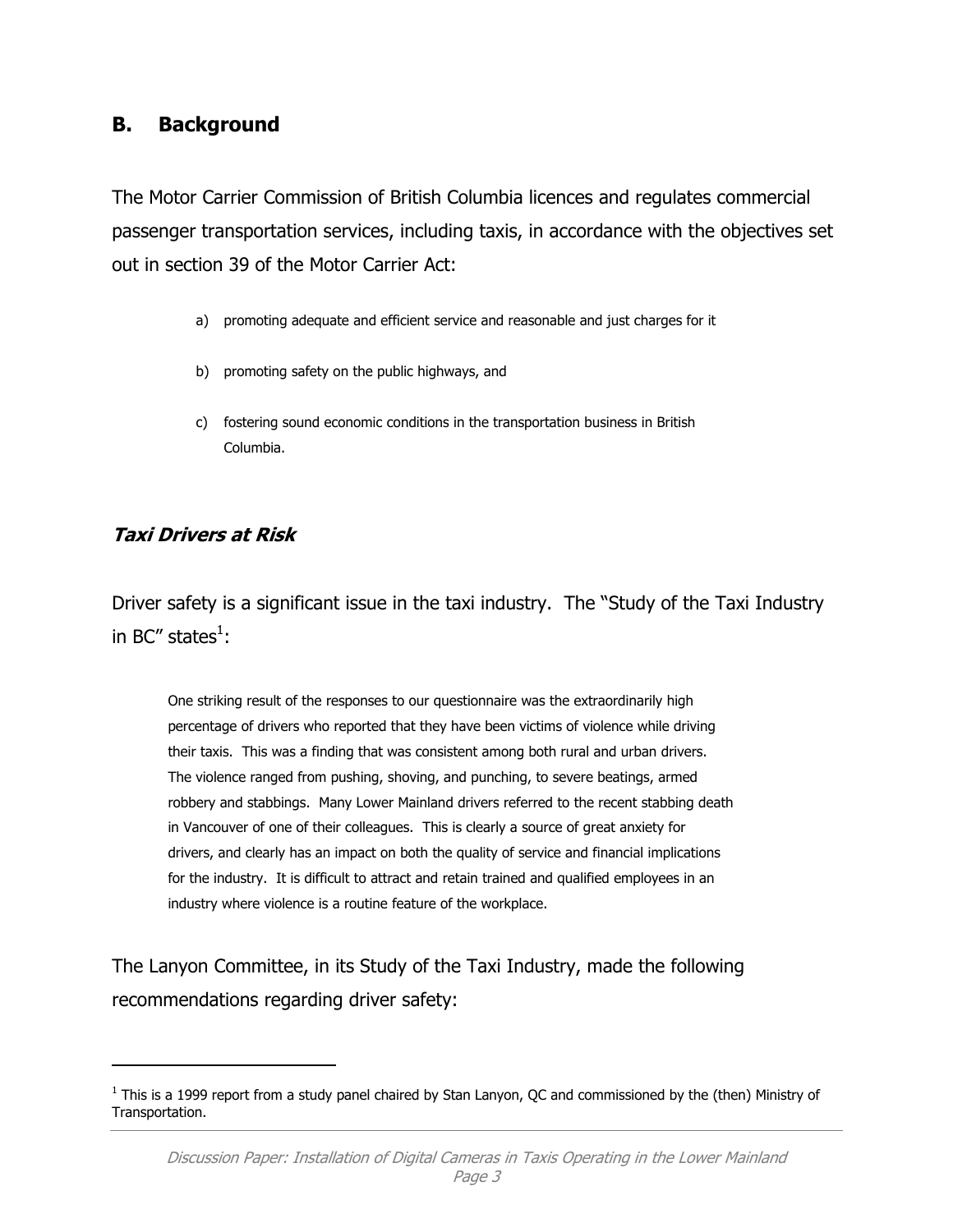36. We endorse the recommendations of the Taxi Drivers Task Force. We encourage the implementation of strategic devices to ensure driver safety including such technologies as barriers, cameras and lights. We note that the Vancouver Taxi Association is recommending that taxis be equipped with cameras. We also favour the use of cameras in taxis, but we recognize the necessity, as stated by the Task Force, for local decision-making on all aspects of driver safety.<sup>[2](#page-5-0)</sup>

37. We recommend that in cases where safety strategies involve a cost to the company, such costs be included in a targeted fare increase.

38. We further recommend that a timeline be developed to ensure that safety measures are in place within the year.

In the United States, taxi drivers have a victimization rate 20 times higher than the US national average and a homicide rate 40 times the national average. Over 85 % of taxi drivers will experience some form of criminal behaviour.

The Workers' Compensation Board reports that between 1997 and 2002, about 10% of the claims and 17% of the claim costs in the taxi sector were the result of injuries sustained from acts of violence.

The Vancouver Taxi Association (VTA) provided the following statistics on taxi driver attacks on City of Vancouver drivers which includes incidents that were and were not reported to police. In the past 12 years, eight City of Vancouver cab drivers were killed. Six were killed in the period between 1989 and 1997, and two were killed between 1998 and 2002. The VTA provides the following breakdown of robberies and assaults on City of Vancouver taxi drivers:

1998 27

1999 78

2000 172

-

<span id="page-5-0"></span> $^2$  The Office of Attorney General established the Taxi Drivers Task Force in 1998. The report made a series of recommendations; however, it does not appear that they were implemented.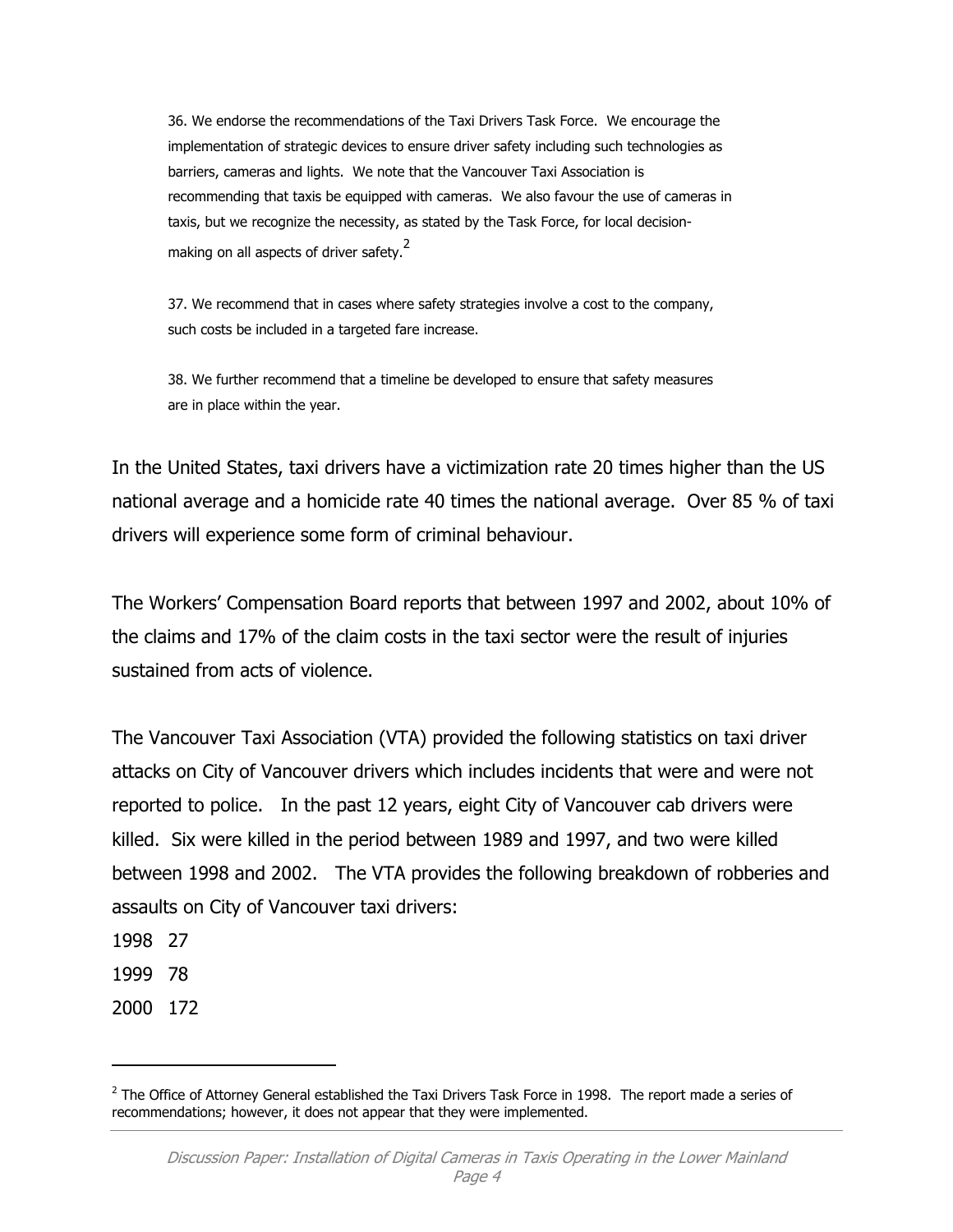2001 112 2002 87

-

Of note, in a period of less than two months that spans the years 1999 and 2000, a pair of individuals was responsible for dozens of armed robberies against taxi drivers. Statistics have yet to be compiled for 2003, although there have been three high-profile assaults on cab drivers in the City of Vancouver in late 2003 and early 2004. The BC Taxi Association and the Vancouver Taxi Association report that many violent incidents go unreported to police because of the resulting vehicle down-time that occurs when an incident is reported (i.e. the car is out of service or impounded which results in lost revenue).

At the inaugural meeting of the Commission's Taxi Advisory Committee (TAC) in May 2000, driver safety was identified as one of the three priorities of the Committee and a driver safety sub-committee was established, comprised of industry, ICBC and WCB representatives. The sub-committee identified the installation of cameras as the best security device for cabs. In April 2002, TAC agreed to pursue a model for installing cameras in all taxis within a defined area. In this model, a surcharge is applied for a specified time to the flag rate, and the revenue collected is applied to the cost of installing cameras. Both the BC Taxi Association and Vancouver Taxi Association are proponents of this model.

Also, as the issue of driver safety has been most prevalent in the Lower Mainland<sup>3</sup>, it was decided that initially this initiative would be restricted to the Lower Mainland. Appendix A identifies 27 taxi companies that operate within the Lower Mainland. The initiative could be expanded to other cities or regions of British Columbia where sufficient rationale and demand exists.

<span id="page-6-0"></span><sup>3</sup> The Lower Mainland includes**:** Vancouver, Burnaby, New Westminster, North Vancouver and the District of North Vancouver, West Vancouver, Surrey, Pitt Meadows, Delta, Richmond, Maple Ridge, Langley and the Township of Langley, White Rock, Port Coquitlam, Port Moody and Coquitlam.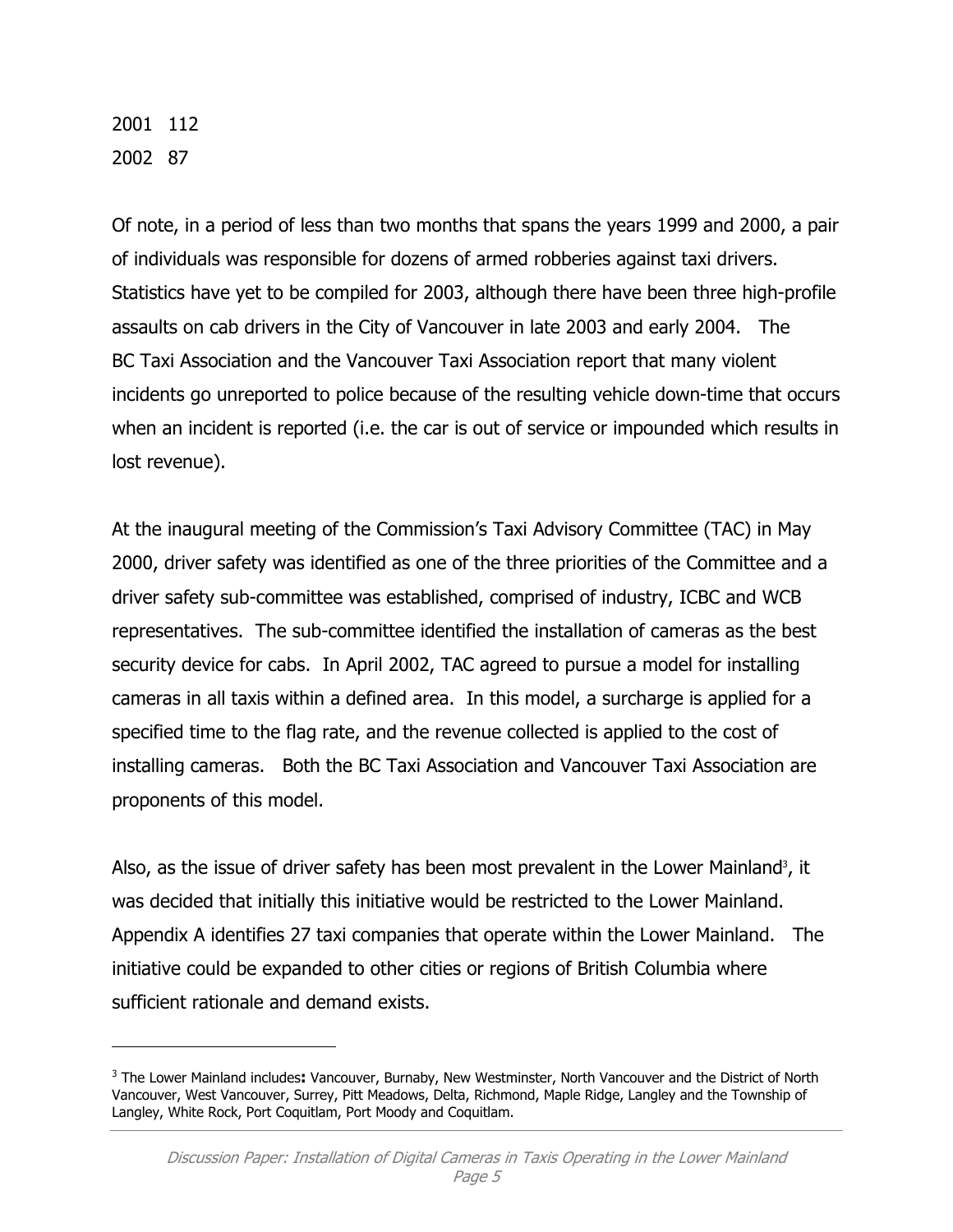#### **Safety Programs in Other Jurisdictions**

New York, Toronto and Winnipeg all have mandatory installation of safety devices. New York permits either shields or cameras and Toronto permits either GPS $4$  or cameras. Winnipeg requires the installation of shields and cameras both. San Francisco has also implemented a camera-based security system.

In Winnipeg, a requirement for all 430 standard and accessible taxicabs has been in effect since July 1, 2002, to have an operational in-cab camera, and the requirement to have a safety shield installed has been in effect since January 8, 2003. The safety initiatives taken in Winnipeg include other measures such as mandatory first aid kits (effective July 1, 2002), improved taxicab driver training, and a requirement that any taxi with GPS must have the system working at all times. Winnipeg Police Services data indicates that since the introduction of taxicab safety measures in 2002, robberies of taxicabs were reduced by 71%. The Winnipeg Taxicab industry indicated that it is very pleased with the decrease in all crimes (fare jumpers, assaults, robberies) involving taxicabs since the introduction of the safety measures.

Drivers find that customers, while in the cab, will "settle down" knowing that a camera is taking their picture. There are very few instances of hostile incidents in taxicabs. Crimes that do happen in taxicabs are solved quickly by the police using the digital images to identify and find the suspects. In many cases, the perpetrator will admit to the crime, thus enabling a swift resolution to an incident. New York City reports that the device has aided in catching criminals and also serves as a deterrent.

 $\overline{a}$ 

<span id="page-7-0"></span><sup>&</sup>lt;sup>4</sup> global positioning system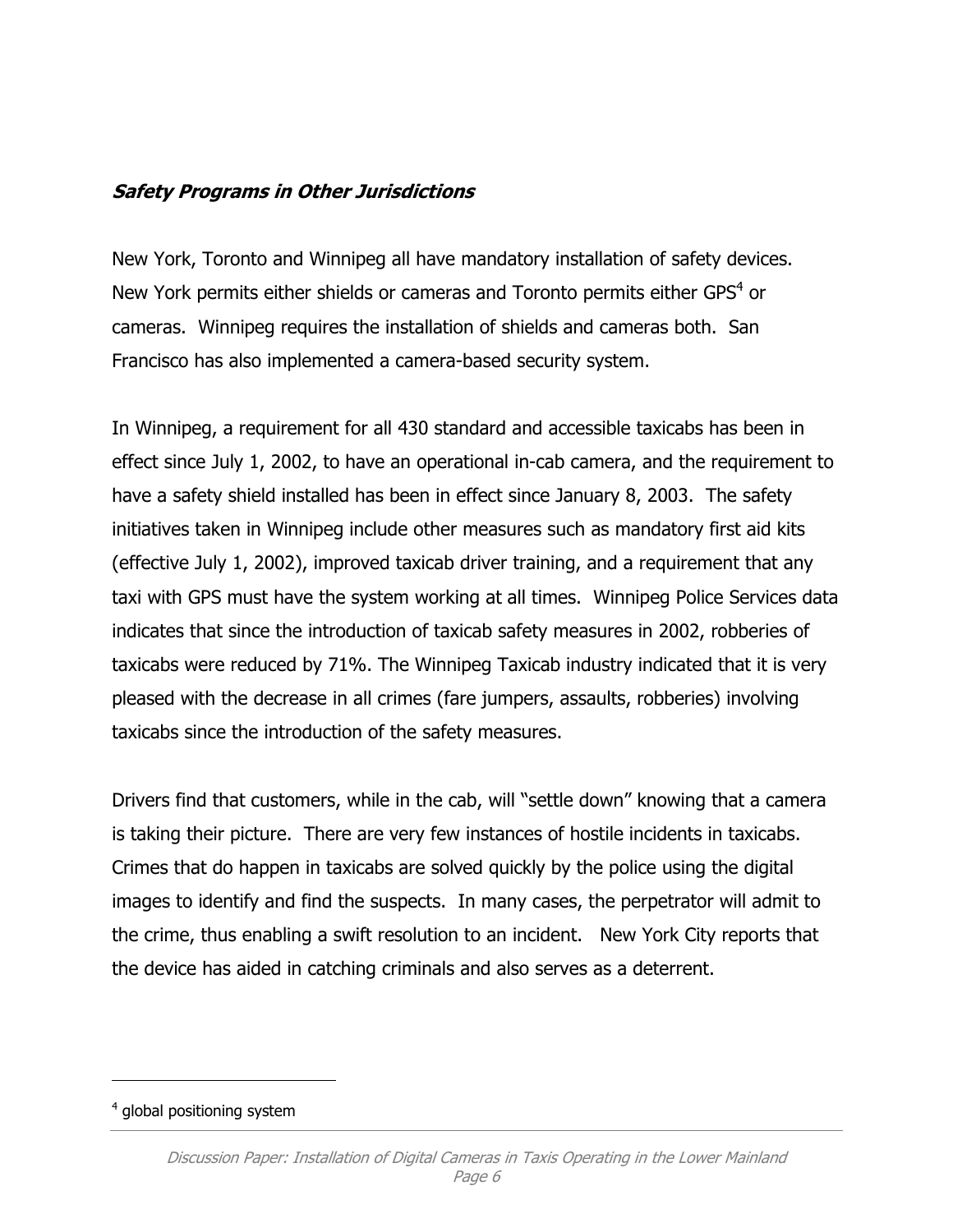It has been reported in the *Toronto Star* that there has been an 18 percent reduction in overall crime against cabbies since the installation of cameras and/or GPS in the city. The paper has also cited the following police statistics: 479 crimes committed against cab drivers in 2000. The number dropped to 395 in 2001 and there were 140 in the first six months of 2002.

In Perth, Australia cameras have been mandatory since 1997. This resulted in a 60% reduction in attacks on drivers within a year after introduction.

#### **Effectiveness of Taxi Cameras**

The Manitoba Taxicab Board reported on the results of its 2003 Owner and Driver Survey. The following statistics are note-worthy:

- 3.8% of taxi driver incidents involved robbery
- 15.2% of taxi driver incidents involved an assault
- 10.6% of incidents were reported to police; 36.4% were unreported.
- 83.6% consider taxi cameras to be effective (86% said they feel safer because of an in-car camera)
- 19.5% consider safety shields to be effective (81.7% said they do not feel safer because of a shield)
- Other safety initiatives considered effective are GPS (71.9%), driver controlled trunk lock (68.9%) and emergency roof light (56.6%)

## **Alternatives and Their Success**

GPS, or Global Positioning System. GPS systems have panic buttons. However, these are often set off for non-issues. Consequently, police may not take these calls seriously.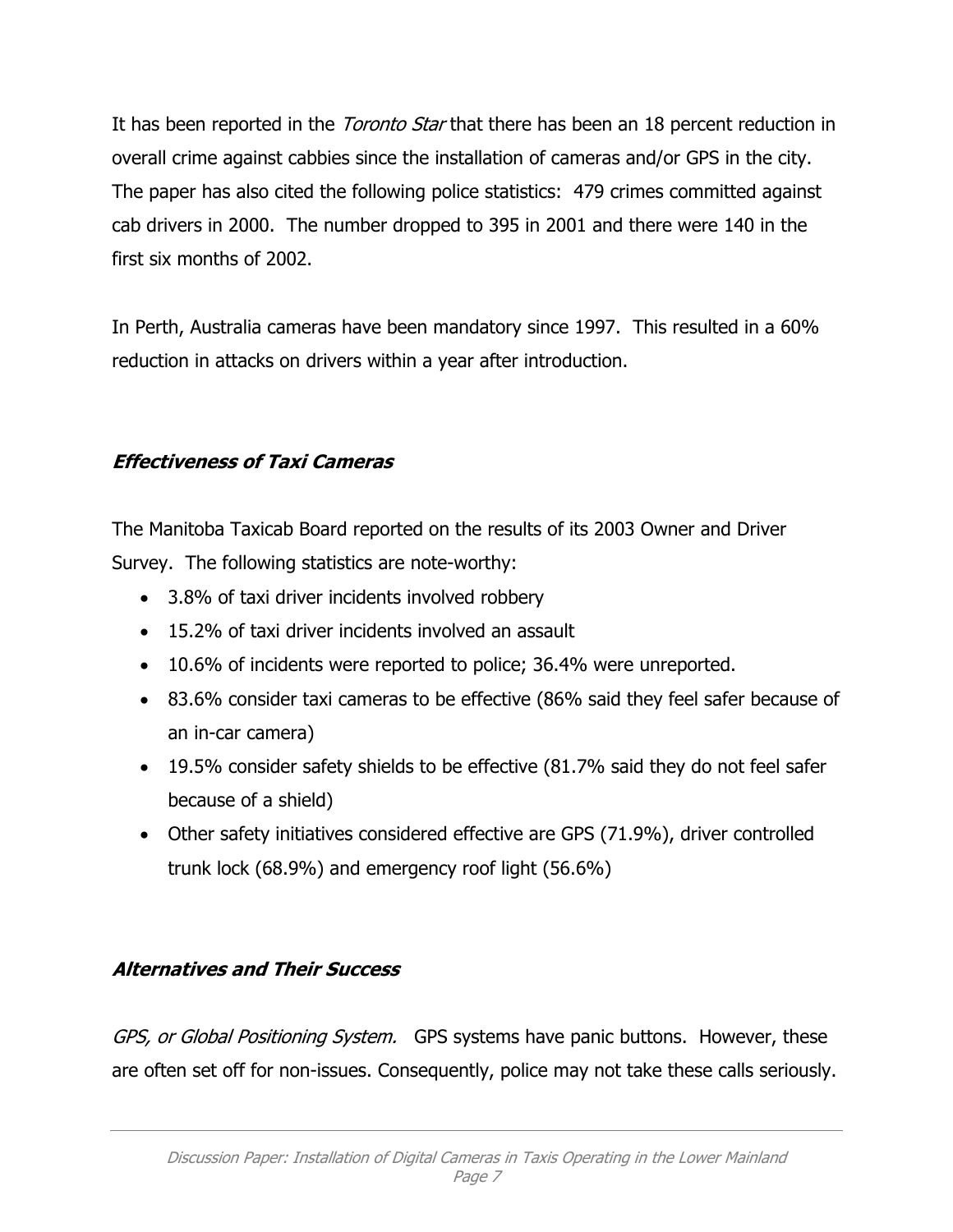Based on its experience, Toronto advises against GPS as an alternative. Also, it takes police about 15-20 minutes to get to a crime scene after a "panic button" call.

Shields. The driver safety sub-committee of the Taxi Advisory Committee does not support mandatory installation of shields for the following reasons:

Inhibit seating adjustments. Cabs serving Vancouver and the Airport must be five years old or newer. This means many cabs are smaller-type sedans (only Crown Victoria manufactures a car for use as a cab and this is being phased out). Installation of a shield could result in the loss of about four inches of leg room. London cabs are a different design to North American cars, so comparisons are not realistic.

Customer dissatisfaction. Some passengers complain that shields make a taxi too much like a police car.

Inhibit passenger entering and exiting. Often persons with mobility impairments use the seatback as a lever to enter and exit a vehicle. Shields inhibit this leverage.

Driver dissatisfaction. Many drivers choose their line of work to be able to interact with people and shields reduce this interaction. Also, drivers may act as tour guides and need ongoing dialogue with customers to provide a high standard of service that will result in a satisfied customer and a fair tip for the driver.

Safety. Shields may increase the risk of injury to passengers (and may increase insurance claims). In the early 80s, some companies in Vancouver tried to use shields as a safety initiative but were not successful because drivers did not like them due to passenger complaints.

Assault Avoidance. Most municipalities require drivers to attend and pass the TaxiHost Level I program. Personal safety is addressed as part of this course. Also, TaxiHost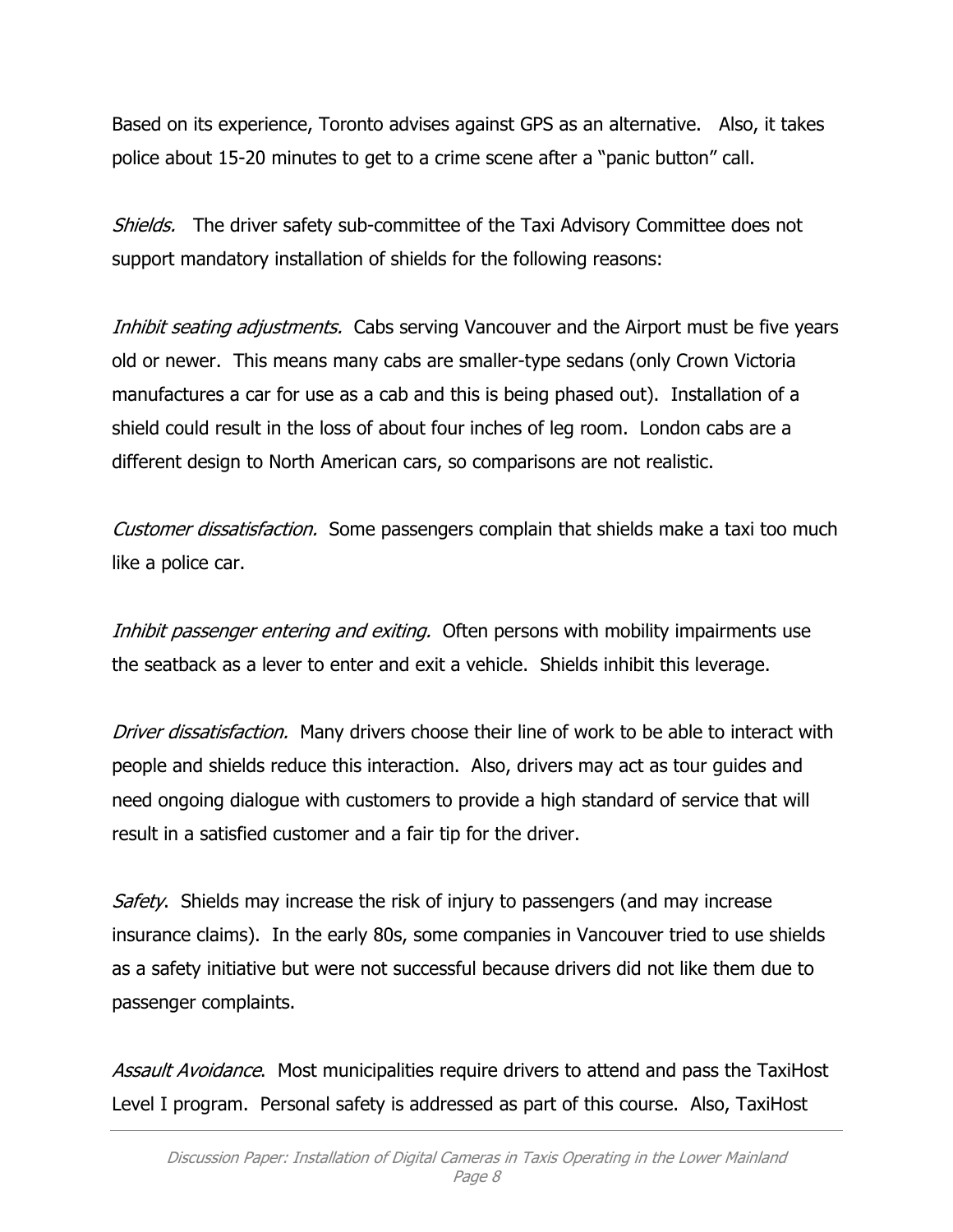Level II, which is mandatory for drivers who pick-up at the Airport and in some municipalities, includes a 4.5 hour workshop on assault avoidance. Some taxi companies offer assault avoidance workshops and others make videos available.

Other. Many companies are implementing pre-payment by credit card, especially at night, to limit the amount of cash a driver will carry.

The driver safety sub-committee of TAC, submits that cameras work as a deterrent to crime, are not as intrusive as shields, may provide evidence that could be used in prosecutions and are more "tourist friendly" than shields.

Installation of cameras in and of itself is not a panacea to the issue of driver safety. Drivers themselves and taxi companies must also learn, and practice, effective assault avoidance techniques and measures.

#### **Privacy**

Although some jurisdictions are reporting that cameras are proving a deterrent to crime, there are personal privacy issues associated with their installation and use. Their utility as a crime deterrence and enforcement tool must be balanced by measures to minimize personal privacy concerns. Just as technology has contributed to the installation of mobile surveillance products to be installed in school buses, police cars, buses and taxis, it has also enabled personal privacy safeguards to be implemented.

The Commission sees that the primary usefulness of cameras is deterrence of crimes against cab drivers. It may also give passengers a measure of security and can assist with the prosecution of criminal offences against drivers and passengers. However, the system must be designed to prevent taxi companies, drivers and all other unauthorized people from having any access to the images, flashcard memory or the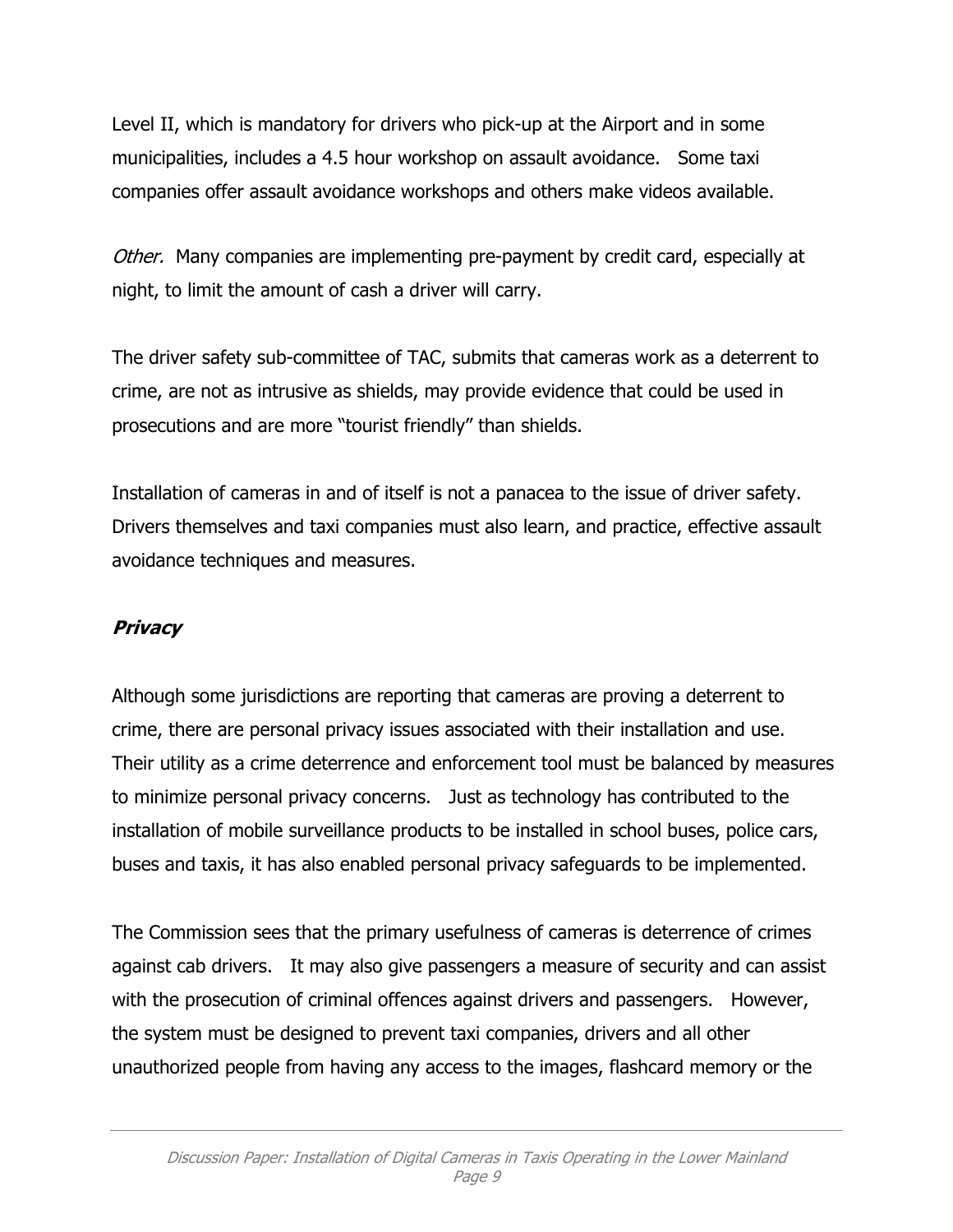operational controls for the camera system. This prevents unauthorized viewing, tampering and the display of images for unintended purposes.

To ensure that the camera is used for its intended purposes, certain issues must be addressed.

Access to Pictures. 1. Restricted to authorized law enforcement officers (i.e. police). 2. Incident-driven. 3. Used for investigation of *Criminal Code* offences.

Also, the system must be "tamper-proof" so that neither companies nor drivers can manipulate it. Wireless downloads (even by police) and any form of "real time" monitoring must be prohibited.

Retention of Pictures. Access to pictures must be restricted as described previously. The unused images must either be destroyed or overwritten without providing an opportunity to view the images. Cameras must have digital still imaging (not video) where images are recorded onto a "rewritable loop" and erased automatically, unless police are investigating a criminal offence.

Public Notice. Passengers must know that cameras are in the vehicle before they begin their journey, and they must be able to get more information about the use of the camera and have a taxi company contact person to talk to.

Auditory Capacity. Cameras must be prohibited from having auditory capacity.

#### **Consultations**

MCC Taxi Advisory Committee. This committee has representatives from the BC Taxi Association, the Vancouver Taxi Association, the Union of BC Municipalities, the City of Vancouver, BC Transit, TransLink, the Vancouver Airport Authority, the Ministry of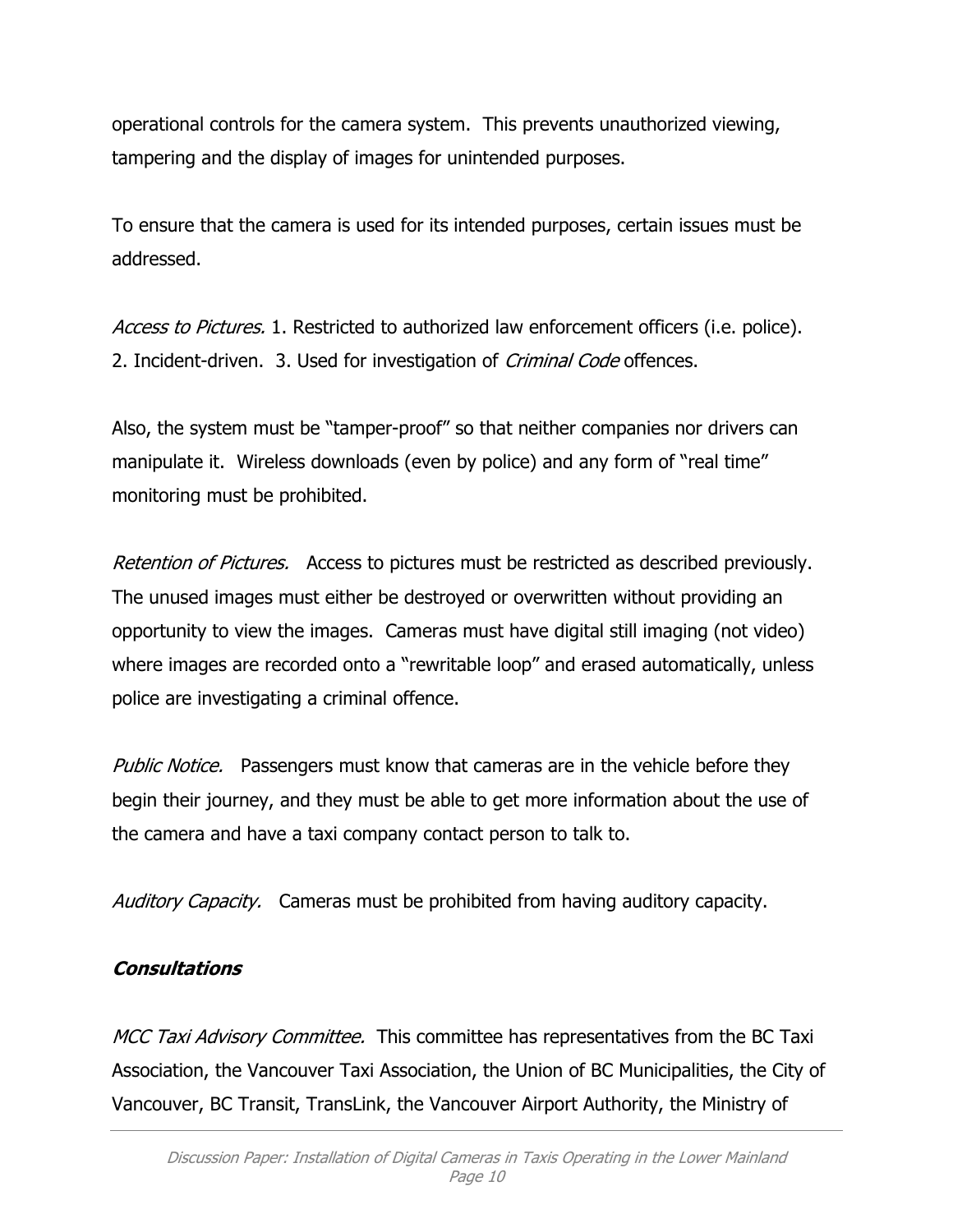Transportation and the Workers' Compensation Board. The Taxi Advisory Committee supports the installation of cameras in Lower Mainland taxis, as well as the fare surcharge.

Information and Privacy Commissioner. British Columbia's Information and Privacy Commissioner has been kept apprised of the Motor Carrier Commission's taxi camera installation plan.

Municipalities. The City of Vancouver participated on the Taxi Advisory Committee that recommended the installation of taxi cameras. Other municipalities will have an opportunity to make submissions on this discussion paper.

Police. The Commission has consulted with the Vancouver Police Department and the Royal Canadian Mounted Police (RCMP).

Tourism. The Commission has met with the Vancouver Tourism Association and the Council of Tourism Associations of BC.

Camera Manufacturers. Some camera manufacturers offered technical information about taxi camera systems that are available in the marketplace.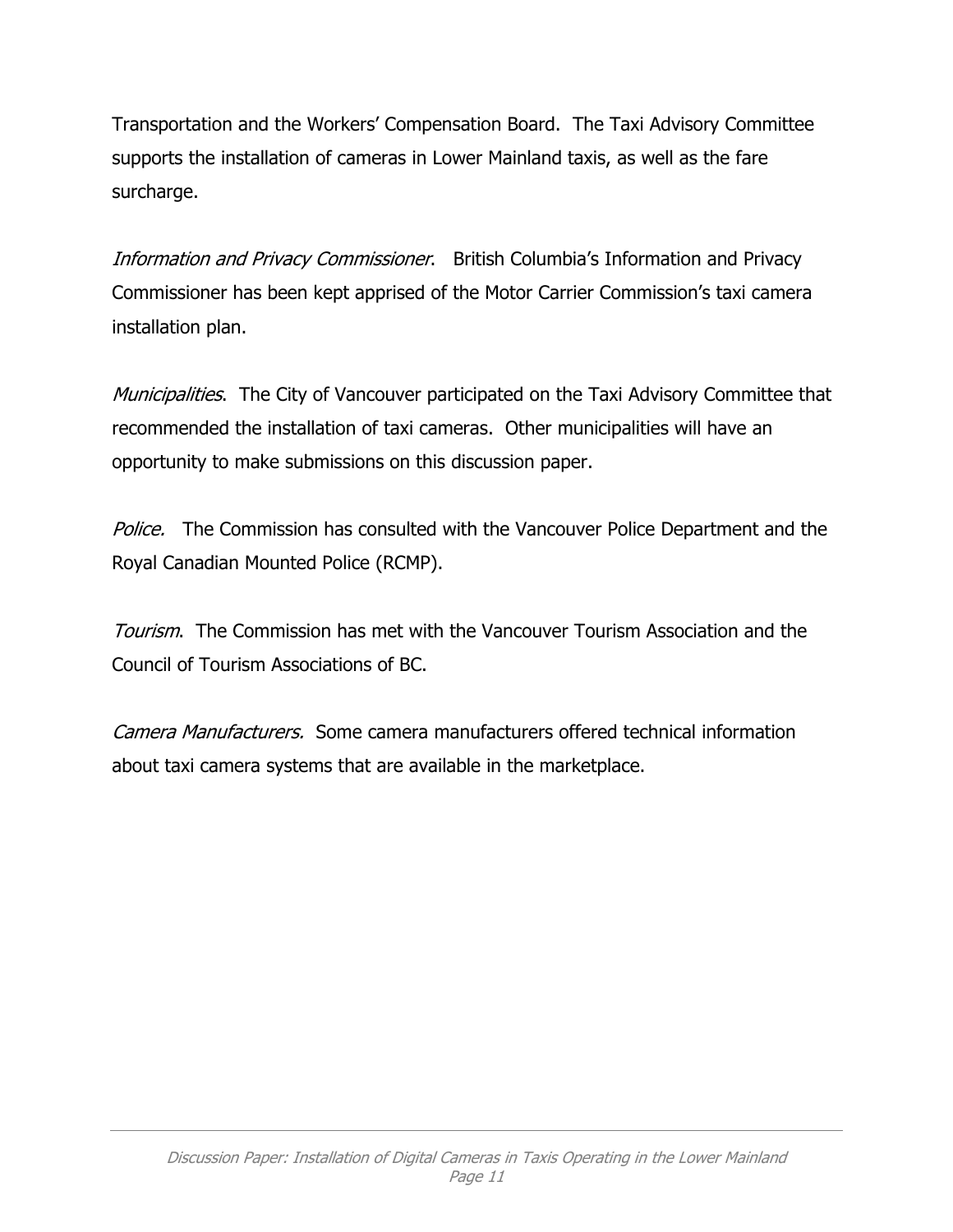## **C. Taxi Camera Installation Plan**

The Commission recognizes that taxi drivers are very vulnerable to victimization, particularly in the Lower Mainland. The Commission is satisfied that the installation of digital cameras has been instrumental in decreasing and prosecuting crimes against taxi drivers in other jurisdictions. The Commission is therefore proceeding with the installation of digital cameras in all taxicab vehicles in the Lower Mainland. The degree of success of a taxi camera program depends on a number of factors, including:

- Public confidence that images will and can be used only by authorized justice system personnel in the investigation or prosecution of an offence under the Criminal Code of Canada,
- Reliable equipment and secure systems that can capture pictures when a crime is committed and lead to prosecution and deter future crimes against taxi drivers,
- Installation by all taxi companies,
- Proper monitoring and use by all taxi drivers,
- Providing clear communications about how the program works to taxi companies, drivers and their clients, and establishing an effective complaint process, and
- An evaluation of the program after it has been in effect.

## **Important Factors**

Given the importance of these factors, the Commission intends to proceed with a program designed with the following principals in mind:

- No video images or audio recordings will be captured.
- No images will be monitored in real time by police or any other person.
- All digital images that are captured will automatically be over-written without anyone having access or seeing them unless they are needed by police in the investigation of a criminal offence.
- Only authorized police personnel will be able to access images.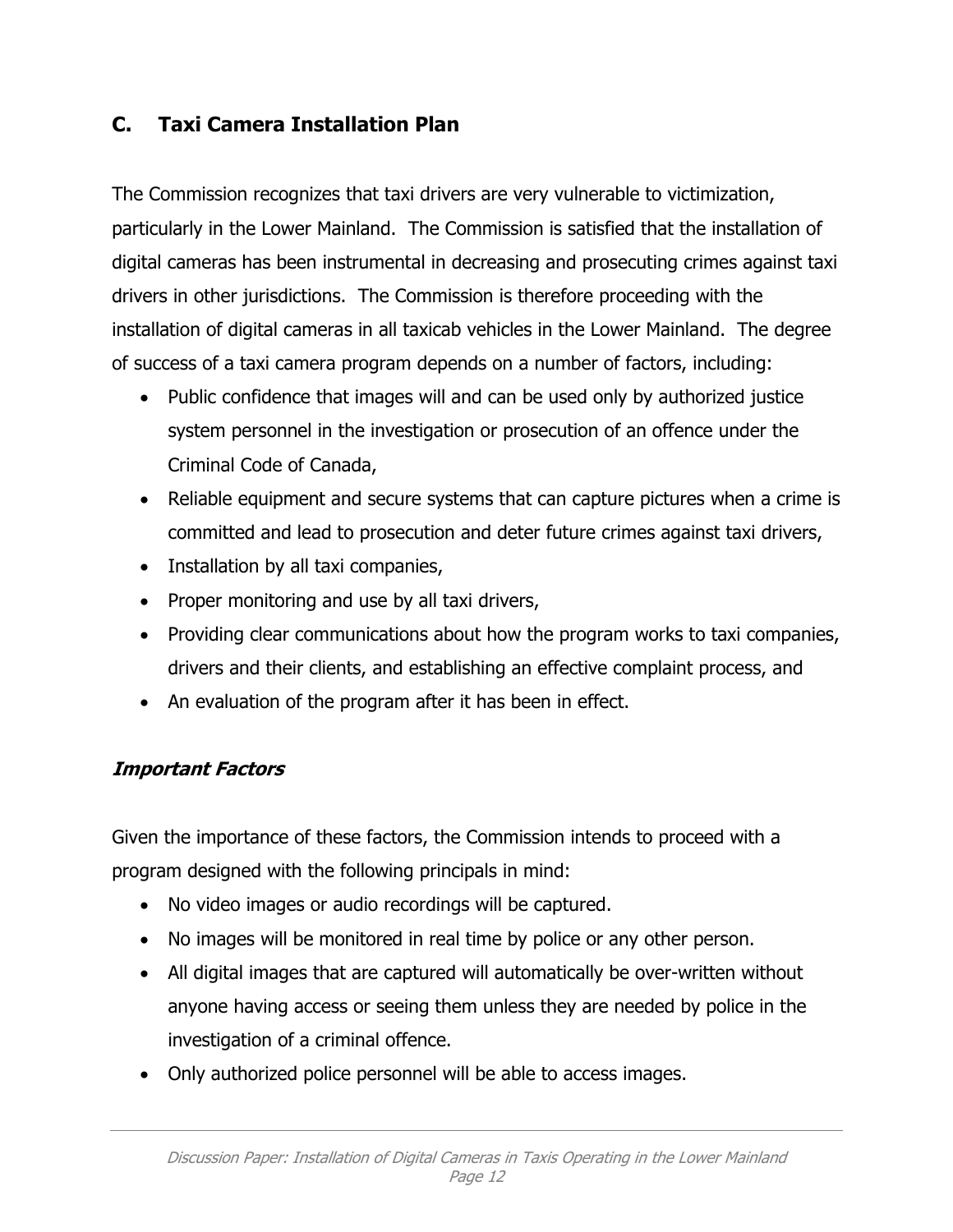- The Commission will set minimum camera and operating standards to ensure the effectiveness of camera systems.
- The Commission will establish a list of approved suppliers that demonstrate compliance with camera system specifications.
- Taxi companies will be responsible for digital camera system acquisition, installation, operation, servicing and replacement according to Commission standards.
- Taxi operators will be authorized to charge a minor, time-limited surcharge on flag rates to offset the costs of installing and operating taxi cameras.
- A visible notice regarding the operation of taxi cameras must be placed within view of taxi passengers, and further information about their operation must be readily available to passengers upon request.

## **Installation Plan**

- 1. All digital camera systems must meet the minimum standards listed in Appendix B.
- 2. All digital cameras systems must be obtained from a supplier approved by the Motor Carrier Commission.
- 3. All digital cameras systems must be installed by a supplier-certified installer according to manufacturer specifications and Commission regulations and orders.
- 4. Every vehicle with a digital camera system must have affixed on the inside and outside of both rear windows a decal with black, capital lettering at least 5 mm high in a sans serif font that states "YOU ARE ON CAMERA FOR DRIVER AND PASSENGER SAFETY".
- 5. Every person who is transporting passengers in a vehicle with a digital camera system must carry in the vehicle a public information sheet approved by the Motor Carrier Commission. This information sheet must be provided to passengers or potential passengers, upon request, and contain the name and contact information of a person in the company who is able to answer questions about the system.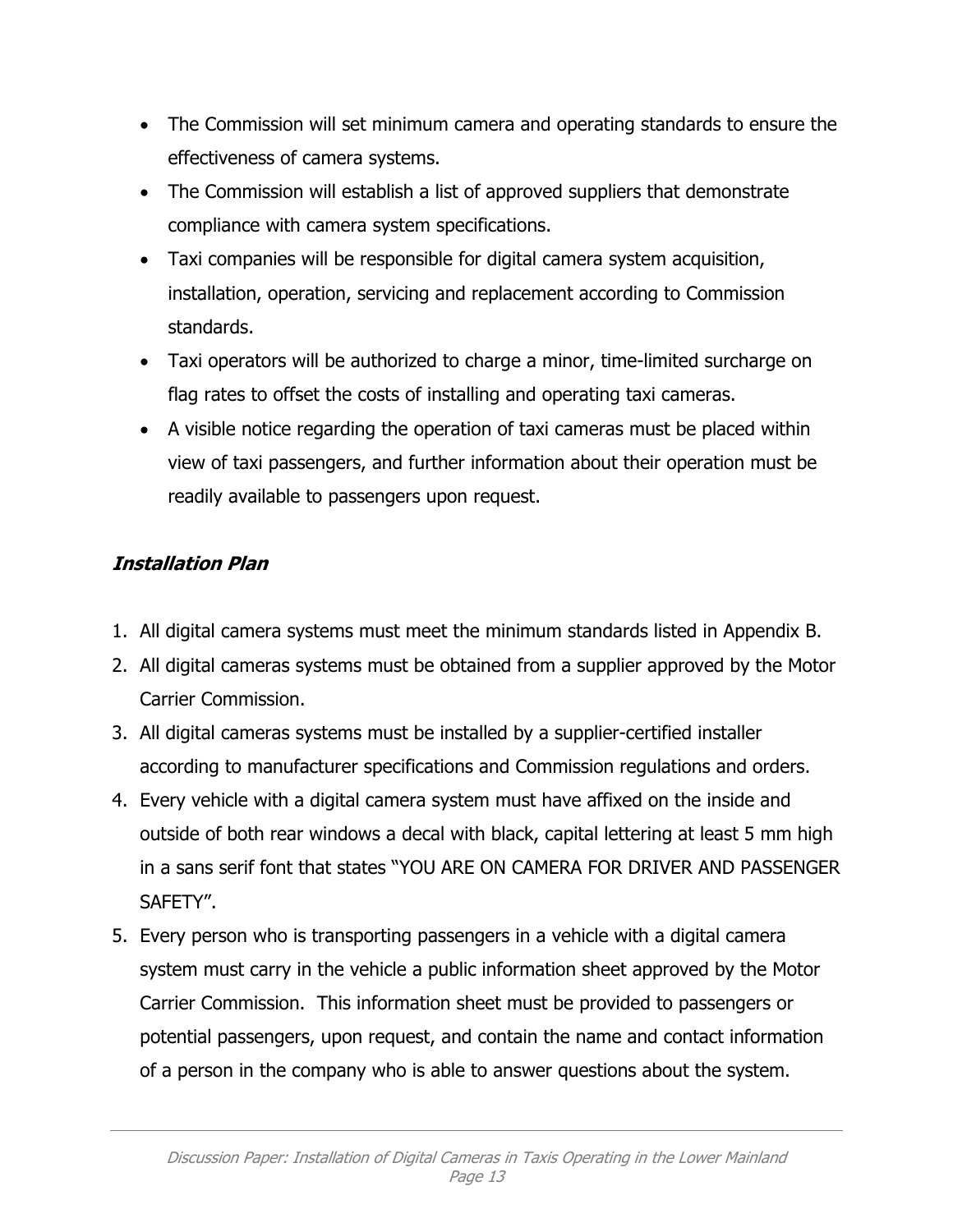- 6. Licensed taxi operators (listed in Appendix A) must:
	- a. Arrange for the installation, maintenance, operation and repair of digital camera systems, in accordance with Commission orders and policies
	- b. Obtain a document signed by the installer stating:
		- i. the name, address and phone number of the installer
		- ii. the date of installation (or transfer or reinstallation)
		- iii. the make, model and serial number of the digital camera system
		- iv. the vehicle registration number of the vehicle into which the digital camera system was installed
		- v. the digital camera system was installed and is operational
	- c. Provide to the Commission, upon request, the document referred to in 6(b)
	- d. Not have any digital camera system inoperable for more than 5 business days
	- e. Ensure that all drivers complete a pre-trip inspection to ensure that the digital camera system is operational
	- f. Establish practices and procedures as required by the Privacy Information Protection Act
	- g. Ensure that all drivers are able to answer basic questions about the system to passengers, and to provide the name of the person and contact information of the person in the licensee's organization who can provide further details.
	- h. Cooperate and provide any information requested to the Commission during any audit of the camera in cabs initiative.
- 7. Licensed taxi operators listed in Appendix A and their drivers must not interfere with the operation of a digital camera system after it has been installed.
- 8. Based on approximate cost estimates provided by various companies in the Lower Mainland, a \$0.15 surcharge on the flag rate would be applied for taxicabs licensed to pick up fares in Vancouver, Burnaby and New Westminster; and a \$0.20 surcharge would be applied on the flag rate for taxicabs licensed to pick up fares in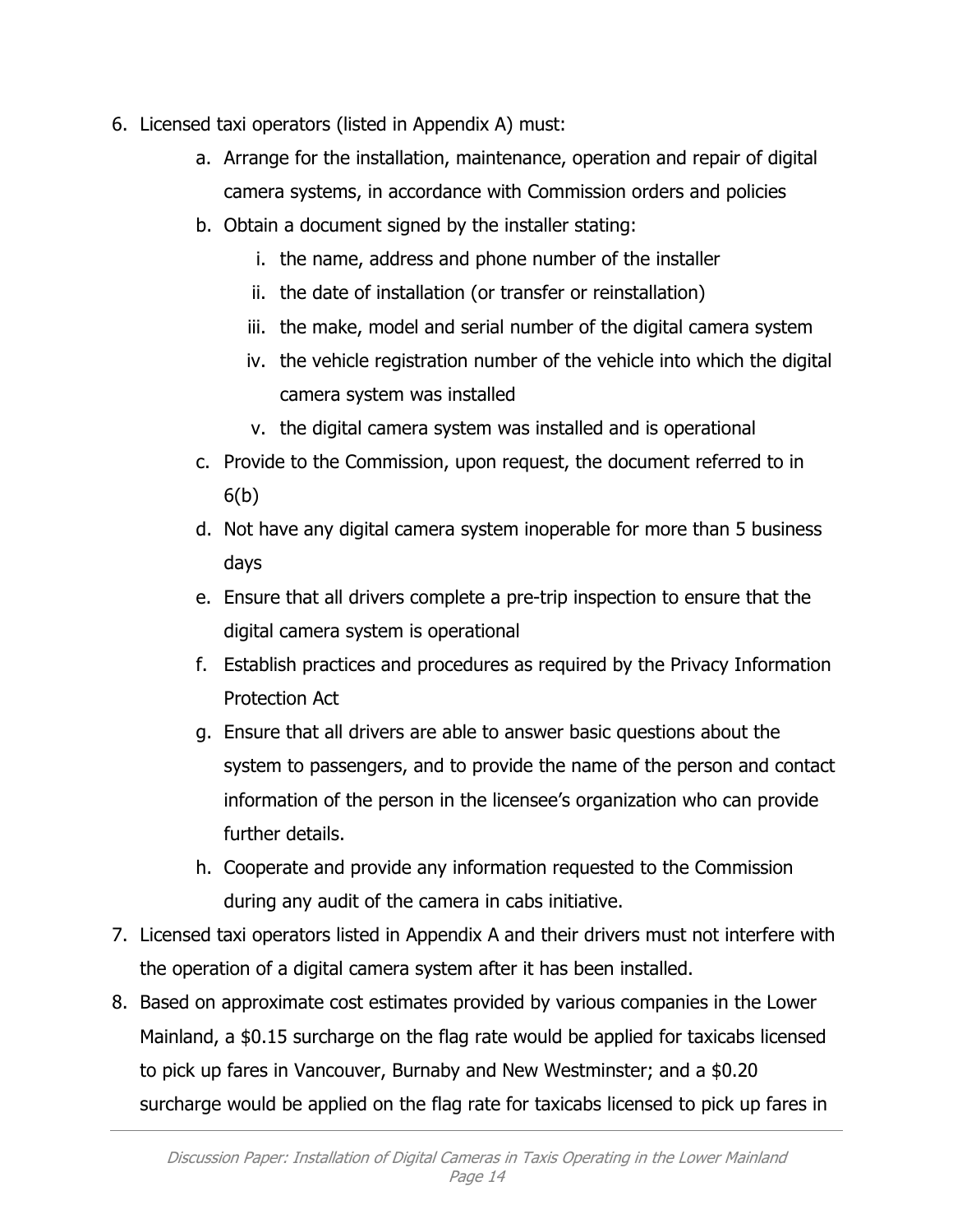the North Shore, Surrey, Richmond, Maple Ridge, Langley and Coquitlam. The different rates account for a general difference in the volume of trips made in a day. The surcharge would be applied after the Commission publishes an Order regarding the taxi camera installation plan.

- 9. All taxicabs in the Lower Mainland must have digital cameras installed within a year of date of the Commission's Order implementing the plan.
- 10.The Commission may refuse to renew to a licensee (listed in Appendix A) certificate(s) for any vehicles that do not have a digital camera system installed that meets the requirements of the Commission within the one-year deadline established by the Commission. This means that the vehicle could not be operated as a taxi.
- 11.The Commission plans to review of the implementation of this initiative, including camera standards, processes and compliance, in a reasonable period of time after all Lower Mainland taxis are equipped with cameras.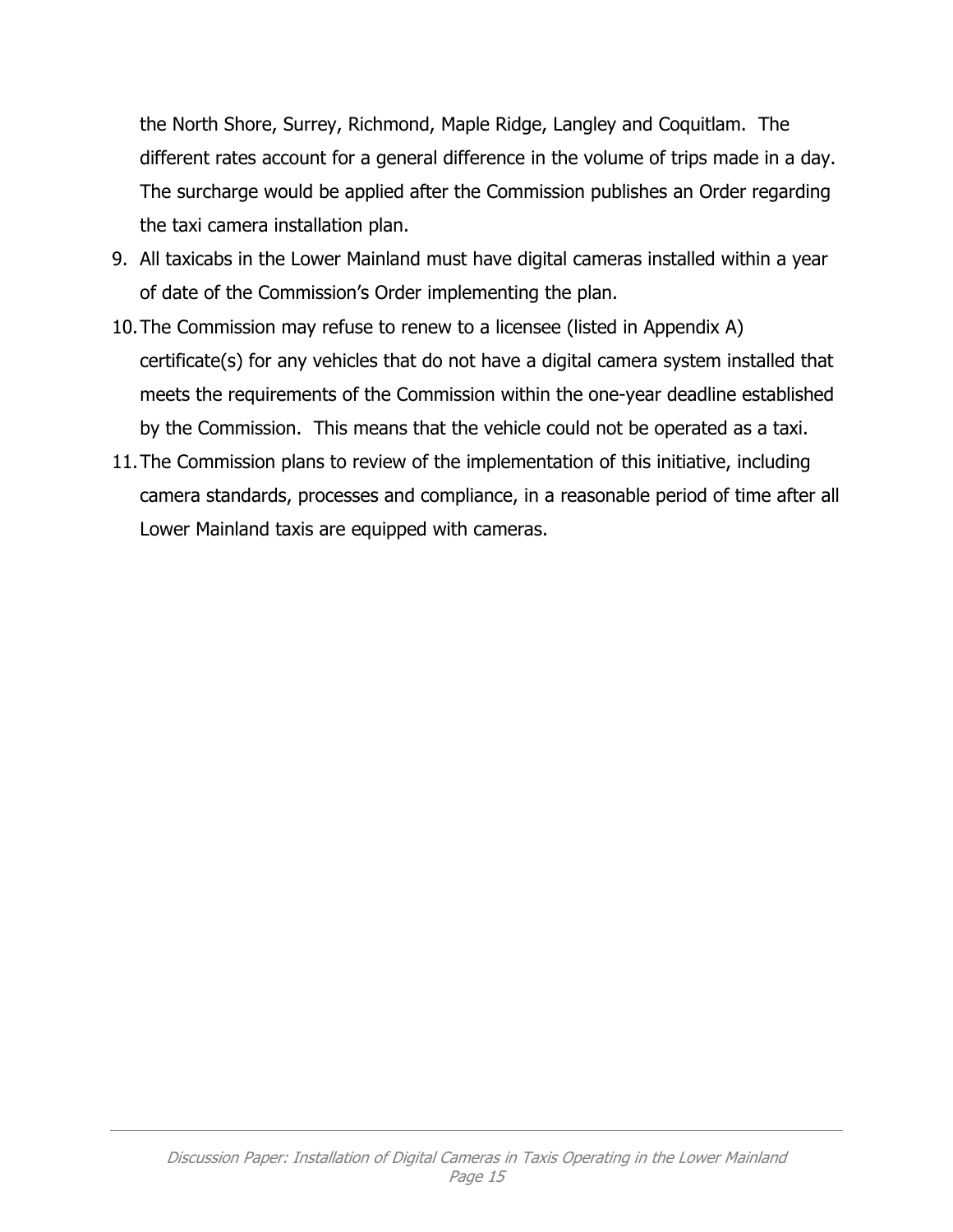## **D. Conclusion**

Based on previous consultations and research by the Motor Carrier Commission, it has concluded that taxi drivers in the Lower Mainland face significant safety risks, and that the most promising way to improve driver safety is to establish a taxi camera program that can deter would-be attackers and lead to the prosecution of those who commit crimes against drivers. Cameras should also give passengers a greater sense of security when riding in a taxi. The Commission has also determined that taxi cameras can be installed and operated in a way that protects privacy, and it has designed a program it believes can make it safer to drive and ride in a taxicab.

The Commission intends to proceed with the implementation of its taxi camera plan late February or early March 2004. However, as outlined at the front of this document, the Commission first wishes to obtain broader public comment on any of the various aspects of this plan to equip Lower Mainland taxis with cameras. The Commission hopes that such comment in advance will improve the effectiveness of the taxi cameras when installed.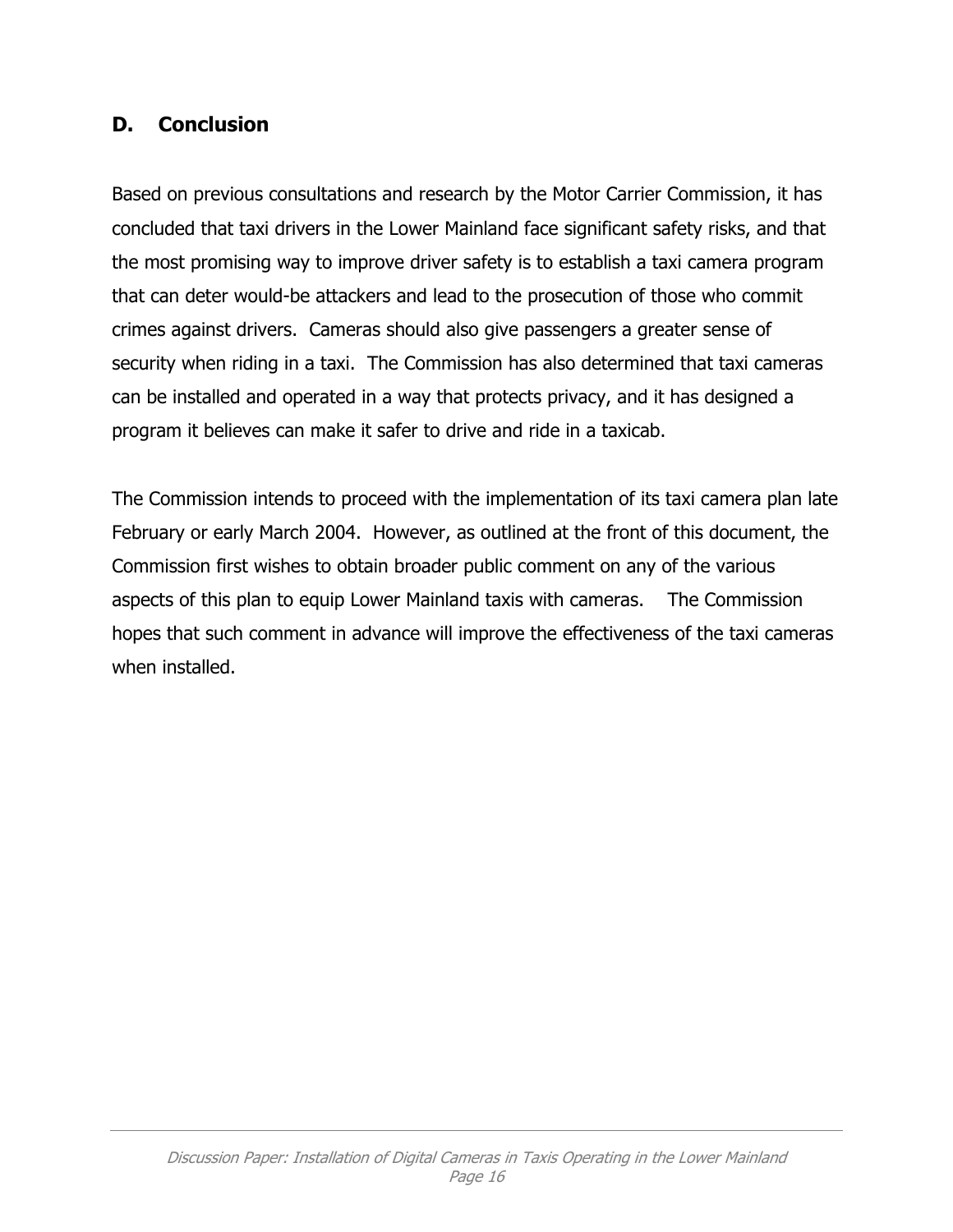#### **Appendix A**

#### **Licensed Taxi Companies in the Lower Mainland**

- 1. Alouette Transit Systems Ltd.
- 2. Bel-Air Taxi (1982) Limited
- 3. Black Top Cabs Ltd.
- 4. Bonny's Taxi Ltd.
- 5. Burnaby Select Taxi Ltd.
- 6. Coquitlam Taxi (1977) Ltd.
- 7. Coral Cabs Ltd
- 8. Delta Sunshine Taxi (1972) Ltd.
- 9. Guildford Cab (1993) Ltd.
- 10. Kimber Cabs Ltd.
- 11. MacLure's Cabs (1984) Ltd.
- 12. Meadow Ridge Taxi Ltd.
- 13. Newton Whalley Hi Way Taxi Ltd.
- 14. North Shore Taxi (1966) Ltd.
- 15. Port Coquitlam Taxi Ltd.
- 16. Queen City Taxi Ltd.
- 17. Richmond Cabs Ltd.
- 18. Royal City Taxi Ltd.
- 19. Sunshine Cabs Ltd.
- 20. Surdell Kennedy Taxi Ltd.
- 21. Syd's Taxi (1984) Ltd.
- 22. Tarantino, Gary Albert
- 23. Tsawwassen Taxi Ltd.
- 24. Vancouver Taxi Ltd.
- 25. Vancouver Taxi Ltd., dba Handicapped Cab
- 26. White Rock South Surrey Taxi Ltd.
- 27. Yellow Cab Company Ltd.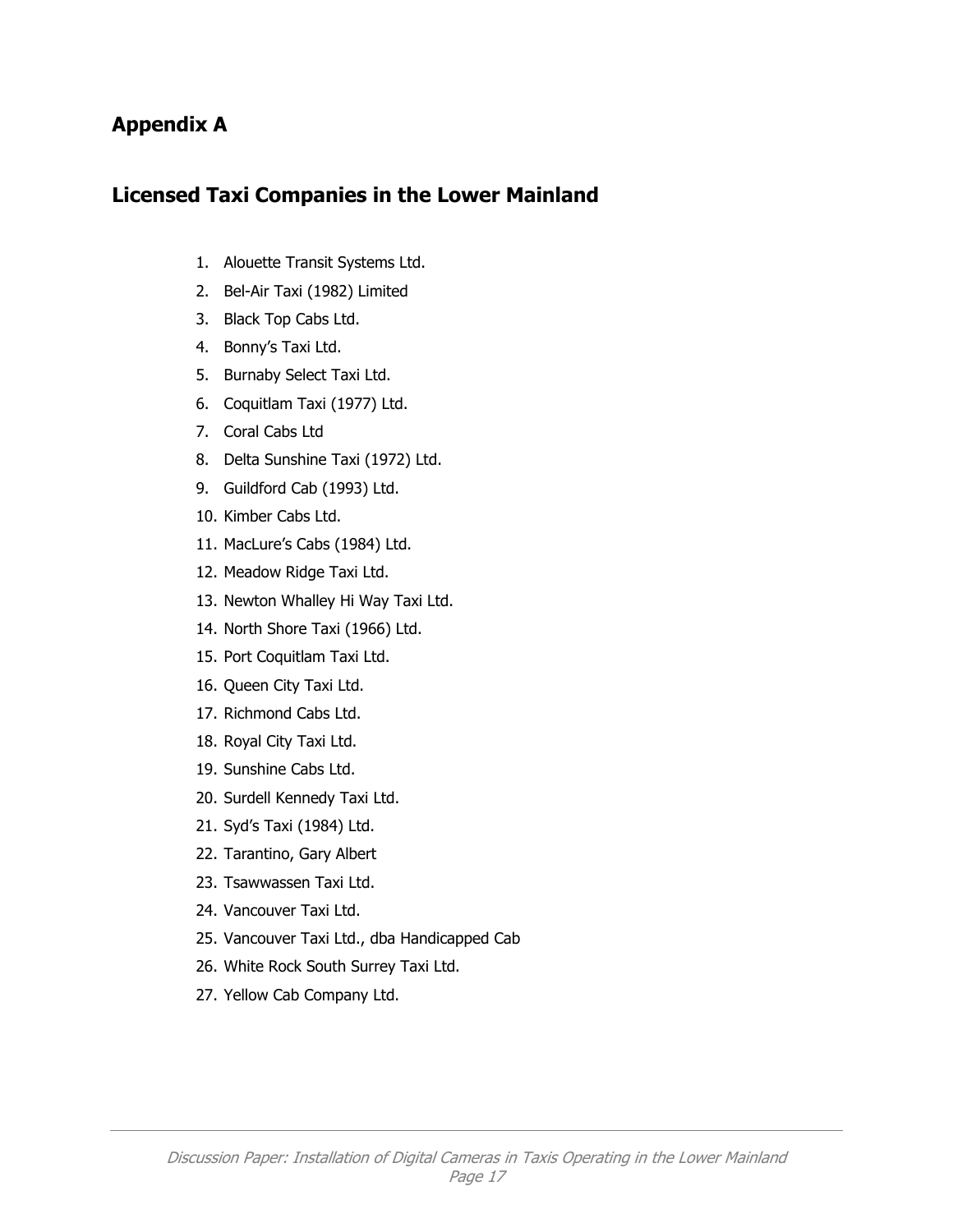## **Appendix B**

## **Draft Camera Design Specifications**

Note: These draft specifications may be further refined to ensure that the standards can achieve the camera performance purpose and privacy protection objectives of the Motor Carrier Commission's taxi camera plan.

All systems must meet the following minimum standards. Carriers may only use systems obtained from suppliers who are approved by the Motor Carrier Commission.

#### **1. Equipment Construction**

The following equipment construction standards are provided to ensure that camera system equipment and installations will result in reliable recording and access to images under variable circumstances, and so as not to compromise occupant or vehicle safety, the integrity of the vehicle or any of its systems, or compliance with any safety regulation.

| <b>Feature</b>                       |    | <b>Minimum Standard</b>                                                                                                                                                             |  |  |
|--------------------------------------|----|-------------------------------------------------------------------------------------------------------------------------------------------------------------------------------------|--|--|
| <b>Shock Resistant</b>               | 1. | Camera and recording unit components shall be sufficiently shock resistant<br>to withstand vehicle movements over variable terrain and the impact of<br>typical vehicle collisions. |  |  |
| Component Inter-changeability        | 2. | System components shall be easily interchangeable in the event that one<br>component fails or is damaged.                                                                           |  |  |
| <b>Protection from Power Failure</b> | 3. | Systems shall be designed to ensure access to all recorded material for at<br>least 7 days after the normal power source is removed.                                                |  |  |
| <b>Flectrical Current</b>            | 4. | Electrical current draw shall not exceed 2.0 amps for each camera when<br>taking pictures.                                                                                          |  |  |
|                                      | 5. | Electrical current draw shall not exceed 0.1 amps for each camera when not<br>taking pictures.                                                                                      |  |  |
| Normal Voltage                       | 6. | System components shall be fully operational within normal input voltages<br>of vehicles operated as taxicabs.                                                                      |  |  |
| <b>Electrical Safeguards</b>         | 7. | System components shall be protected from reverse voltage, short circuits<br>and high voltage transients likely to be encountered in the electrical system<br>of the vehicle.       |  |  |
|                                      | 8. | Operation shall not be adversely affected by lower voltages that are likely to<br>be encountered with the starting of the engine.                                                   |  |  |
| Vehicle Integrity and Safety         | 9. | System components and their installation shall not interfere with the safe<br>operation of the vehicle, the safety or integrity of the vehicle or any of its                        |  |  |
| Compliance                           |    | systems.<br>10. System components and their installation shall not contravene and safety<br>regulations or requirements.                                                            |  |  |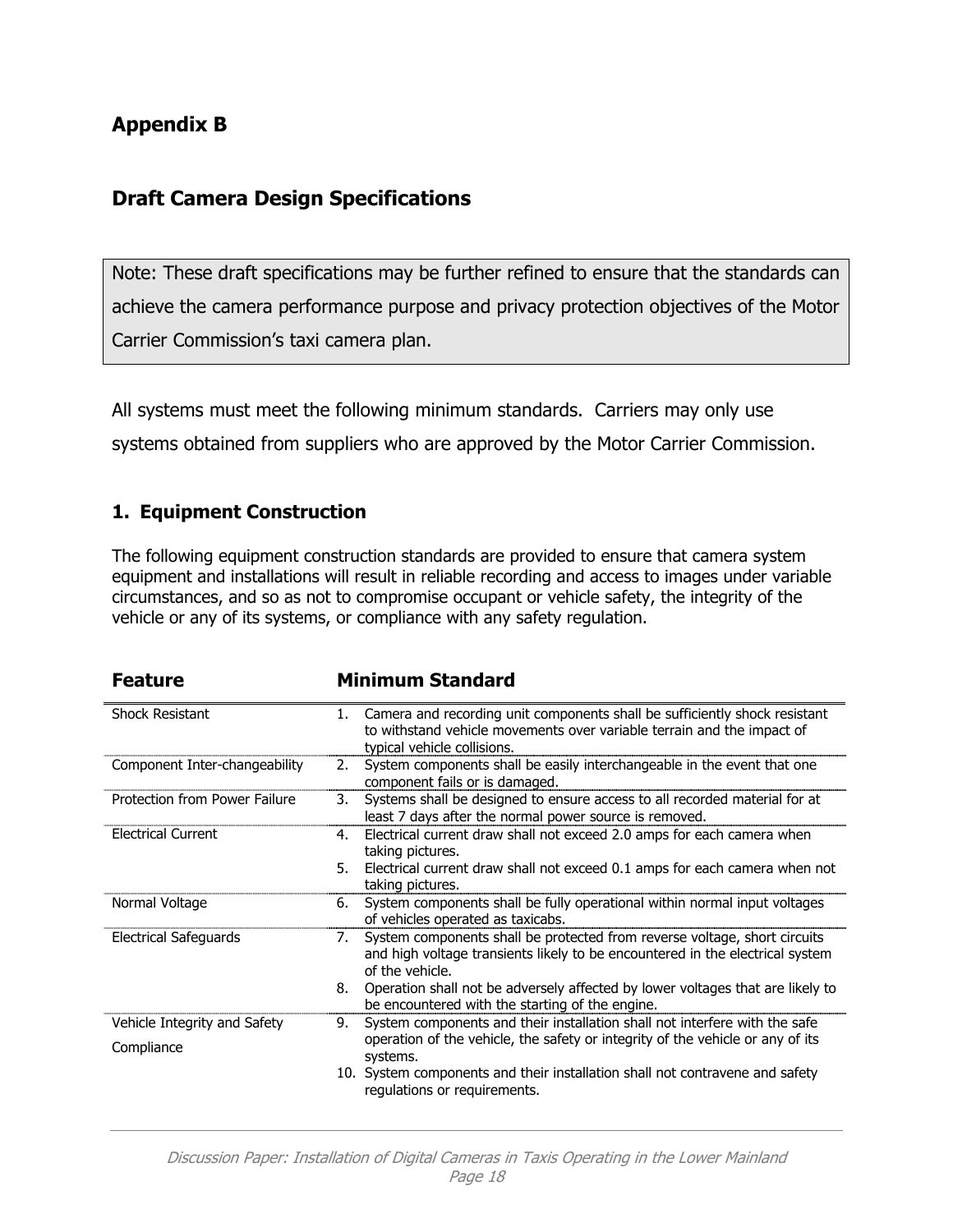## **2. Image Access Protections**

| <b>Feature</b>          | <b>Minimum Standard</b>                                                                                                                                                                                                                                                                                                          |
|-------------------------|----------------------------------------------------------------------------------------------------------------------------------------------------------------------------------------------------------------------------------------------------------------------------------------------------------------------------------|
| Recording Unit          | 11. Concealed from view and fastened securely inside the passenger<br>compartment under the dashboard.<br>12. Housing and installation bracket are tamper-proof.                                                                                                                                                                 |
| Flashcard memory access | 13. Flashcard memory is accessible only by authorized police personnel via a<br>hardware key.                                                                                                                                                                                                                                    |
| Installers' Software    | 14. Installers will have not ability to access flashcard memory or the images<br>recorded on memory.<br>15. Installers will have system configuration software to confirm that the<br>camera system is operational, that information associated with an image is<br>being captured, and that the camera is positioned correctly. |
| <b>Viewing Software</b> | 16. Only authorized police personnel will receive proprietary image viewing<br>software and confidential passwords.<br>17. Proprietary viewing software is required to download, view, archive and<br>print images.                                                                                                              |
| Wireless technology     | 18. Electronic images shall not be accessible using wireless technology.                                                                                                                                                                                                                                                         |

## **3. Camera Design**

| <b>Feature</b>               | <b>Minimum Standard</b>                                                                                                                                                                                              |  |  |  |
|------------------------------|----------------------------------------------------------------------------------------------------------------------------------------------------------------------------------------------------------------------|--|--|--|
| <b>General Functionality</b> | 19. Cameras shall produce sharp images under lighting conditions where<br>infrared lighting is needed, and where it is not.                                                                                          |  |  |  |
| Type of Image Sensor         | 20. 1/3" CMOS sensor<br>or<br>1/3" CCD sensor.                                                                                                                                                                       |  |  |  |
| Lighting                     | 21. Near-infrared LED lighting that is adequate for normal lighting, low-light<br>conditions, and conditions where outside light is strong.                                                                          |  |  |  |
| Aperture                     | 22. Fixed at f2.0                                                                                                                                                                                                    |  |  |  |
| <b>Sensor Resolution</b>     | 23. 510 x 492 pixels                                                                                                                                                                                                 |  |  |  |
| Image Resolution (File Size) | 24. 350 x 240 pixels                                                                                                                                                                                                 |  |  |  |
| Display Resolution           | 25. 300 TV lines                                                                                                                                                                                                     |  |  |  |
| Lenses                       | 26. 3.7 mm lens (70-degree field of view)<br>Ωr<br>2.9 mm lens (90-degree field of view)                                                                                                                             |  |  |  |
| Lens Coverage                | 27. Full face will be in view and focus of for all occupants when seated in the<br>vehicle.                                                                                                                          |  |  |  |
| Number of Camera Heads       | 28. A second camera unit must be installed if a security shield is installed in the<br>vehicle.                                                                                                                      |  |  |  |
| Camera Head Casing           | 29. Camera head casing installed securely and adjacent to rear view mirror.<br>30. No sharp corners or edges.                                                                                                        |  |  |  |
| <b>Status Indicator</b>      | 31. The system will have a discreet LED status light on the camera case<br>showing, at a minimum, when the following occur:<br>(a) System is functional, and power is on.<br>(b) System is not functioning properly. |  |  |  |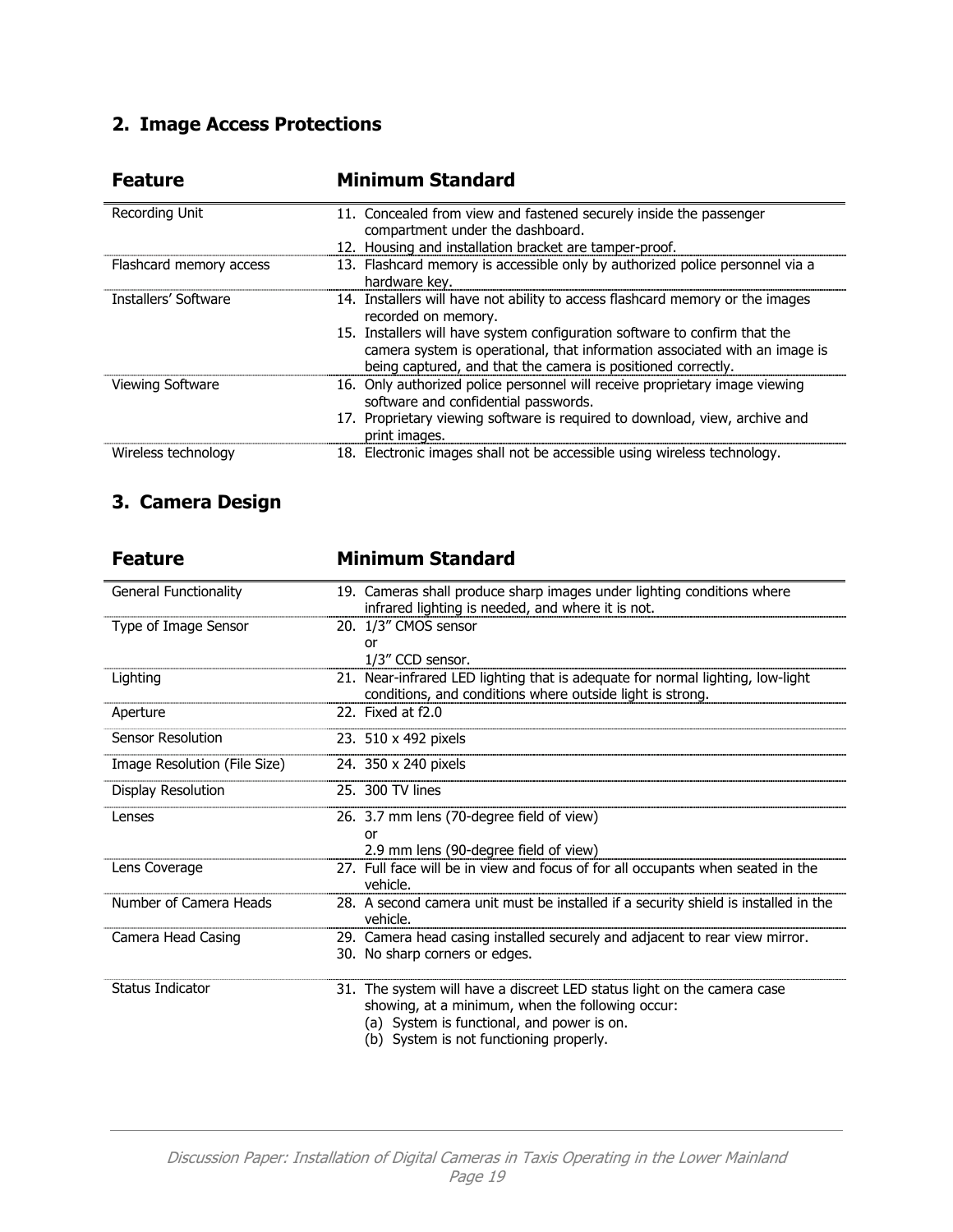# **4. Digital Image Recording Unit**

The following standards are set to enable the capture and cyclical purging of a sufficient number of digital images of sufficient resolution for successful identification and prosecution of an offender. This entails recording enough images so previous images remain accessible (not overwritten) for at least 4 days.

| <b>Feature</b>                   | <b>Minimum Standard</b>                                                                                                                                                                                         |
|----------------------------------|-----------------------------------------------------------------------------------------------------------------------------------------------------------------------------------------------------------------|
| <b>Camera Connection</b>         | 32. Connections for at least two cameras.                                                                                                                                                                       |
| Automatic storage loop           | 33. All images, including those triggered by a panic button, shall be stored in<br>sequence and automatically overwritten in a continuous loop.                                                                 |
| Image Timing & Trigger           | 34. Timing and trigger parameters shall be re-programmable without replacing<br>system components.                                                                                                              |
| Parameters                       | 35. The Commission will determine timing and trigger parameters.                                                                                                                                                |
| Panic Button                     | 36. System shall include a panic button that shall be installed on the lower<br>dashboard to the left of the steering wheel.                                                                                    |
| Triggers                         | 37. Recording unit can be connected and programmed according to the timing<br>and trigger parameters set out in section 5.                                                                                      |
| <b>Automatic Power Save Mode</b> | 38. System automatically switches to power save mode after cycle ends.                                                                                                                                          |
| Memory                           | 39. Removable flashcard memory with a capacity of 5,000 images<br>(automatically purged as the cycle completes).                                                                                                |
| Isolation Memory (for Panic      | 40. If an isolation memory is used, the images must automatically purge after 9                                                                                                                                 |
| Button Images)                   | "panic button" events have been recorded.                                                                                                                                                                       |
| <b>Installation</b>              | 41. Digital Image Recording Unit is concealed and secured inside the passenger<br>compartment under the front dashboard, and placed where the memory<br>flashcard is accessible to authorized police personnel. |
|                                  | 42. The digital image recording unit, including any installation brackets, will be<br>at least 1 cm from any pinch weld on the inside of the vehicle compartment.                                               |
|                                  | 43. Download port is installed in glove box or under the dashboard in an<br>inconspicuous location that is accessible to police.                                                                                |
|                                  | 44. Recording unit is housed in a tamper-proof box.                                                                                                                                                             |
|                                  | 45. Recording unit is secured to the vehicle with tamper-proof hardware.                                                                                                                                        |